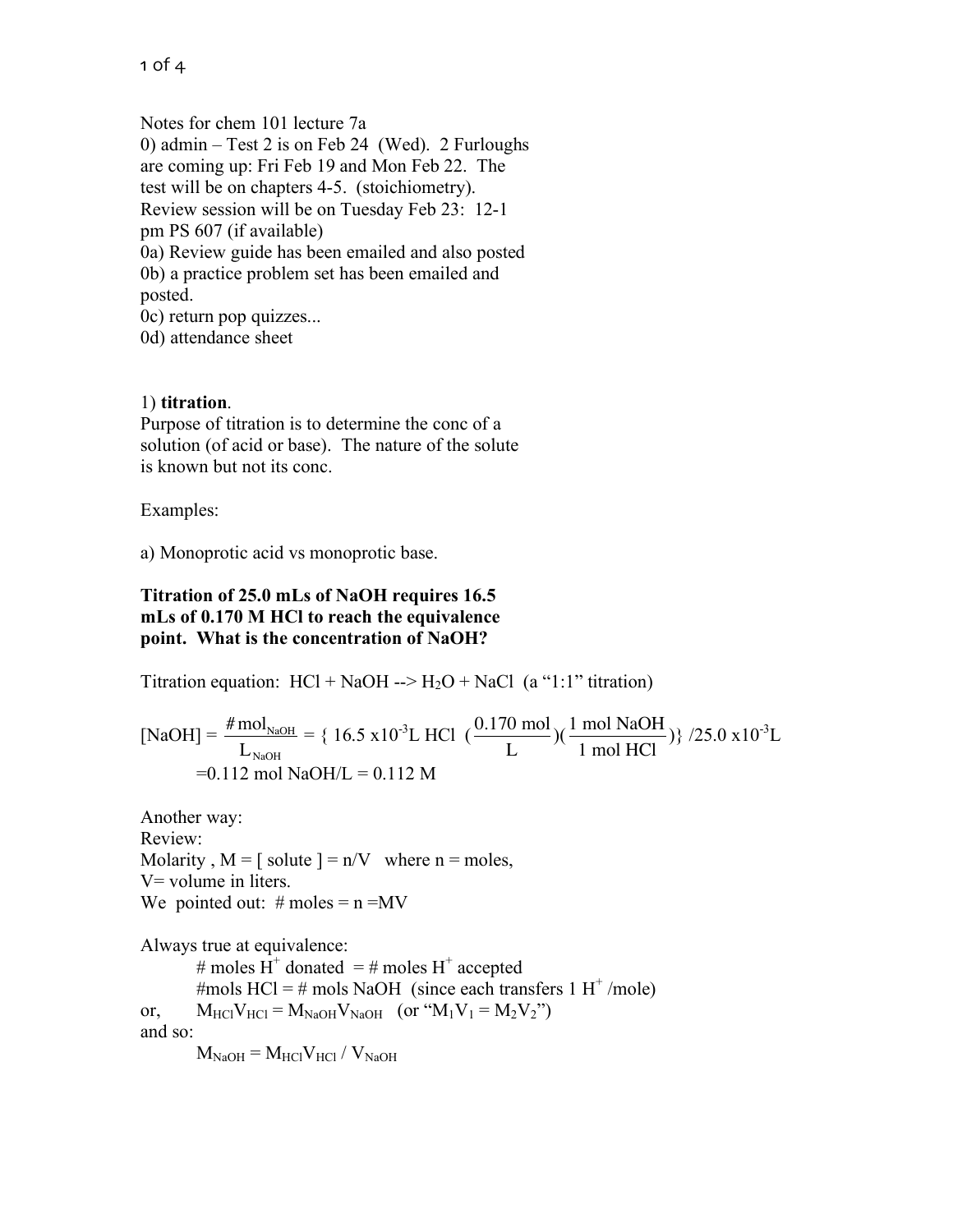$2$  of  $4$ 

or, 
$$
M_{\text{NaOH}} = \frac{M_{\text{HCl}}V_{\text{HCl}}}{V_{\text{NaOH}}} = \frac{(0.170 \text{M})(16.5 \text{mL})}{(25.0 \text{mL})} = 0.112_2 \text{M} = 0.112 \text{ M NaOH}.
$$

In general for 1:1 titrations;  $M_1V_1 = M_2V_2$  where in this case,  $1 = HCl$ , and  $2 = NaOH$ 

b) Diprotic acid vs monoprotic base:

## **Titration of 25.0 mLs of NaOH requires 16.5**   $mLs$  of 0.170 M  $H_2C_2O_4$  (oxalic acid) to reach the **equivalence point. What is the concentration of NaOH?**

Titration equation:  $H_2C_2O_4 + 2$  NaOH -->  $2H_2O$  +  $Na<sub>2</sub>C<sub>2</sub>O<sub>4</sub>$  (a "1:2" titration)

$$
M_{NaOH} = \frac{\# mol_{NaOH}}{L_{NaOH}} = \{ 16.5 \times 10^{-3} L H_2 C_2 O_4 \left( \frac{0.170 \text{ mol}}{L} \right) \left( \frac{2 \text{ mol NaOH}}{1 \text{ mol } H_2 C_2 O_4} \right) \} / 25.0 \times 10^{-3} L
$$
  
= 0.224 mol NaOH/L = 0.224 M

Always true at equivalence: Other way: # moles  $H^+$  donated = # moles  $H^+$  accepted #mols H<sub>2</sub>C<sub>2</sub>O<sub>4</sub> x 2 = # mols NaOH or,  $2 M_{H2C2O4}V_{H2C2O4} = M_{NaOH}V_{NaOH}$ (or "2  $M_1V_1 = M_2V_2$ ")

and so:

$$
\text{or, } M_{\text{NaOH}} = \frac{2 \ M_{\text{H}_2\text{C}_2\text{O}_4} \ V_{\text{H}_2\text{C}_2\text{O}_4}}{V_{\text{NaOH}}} = \frac{2 \ (0.170 \text{M})(16.5 \text{mL})}{(25.0 \text{mL})} = 0.2244 \text{M} = 0.224 \text{ M NaOH}.
$$

 $H_2C_2O_4$ , and  $2 = NaOH$ In general for 1:2 titrations:  $2 M_1V_1 = M_2V_2$  where in this case,  $1 =$ 

2) Discuss dilutions

How do we dilute solutions? By adding more solvent to the solution thus increasing its volume without increasing its moles solute.

Example: A sample contains 25.0 mLs of 2.00 M NaCl solution. If we add enough water to the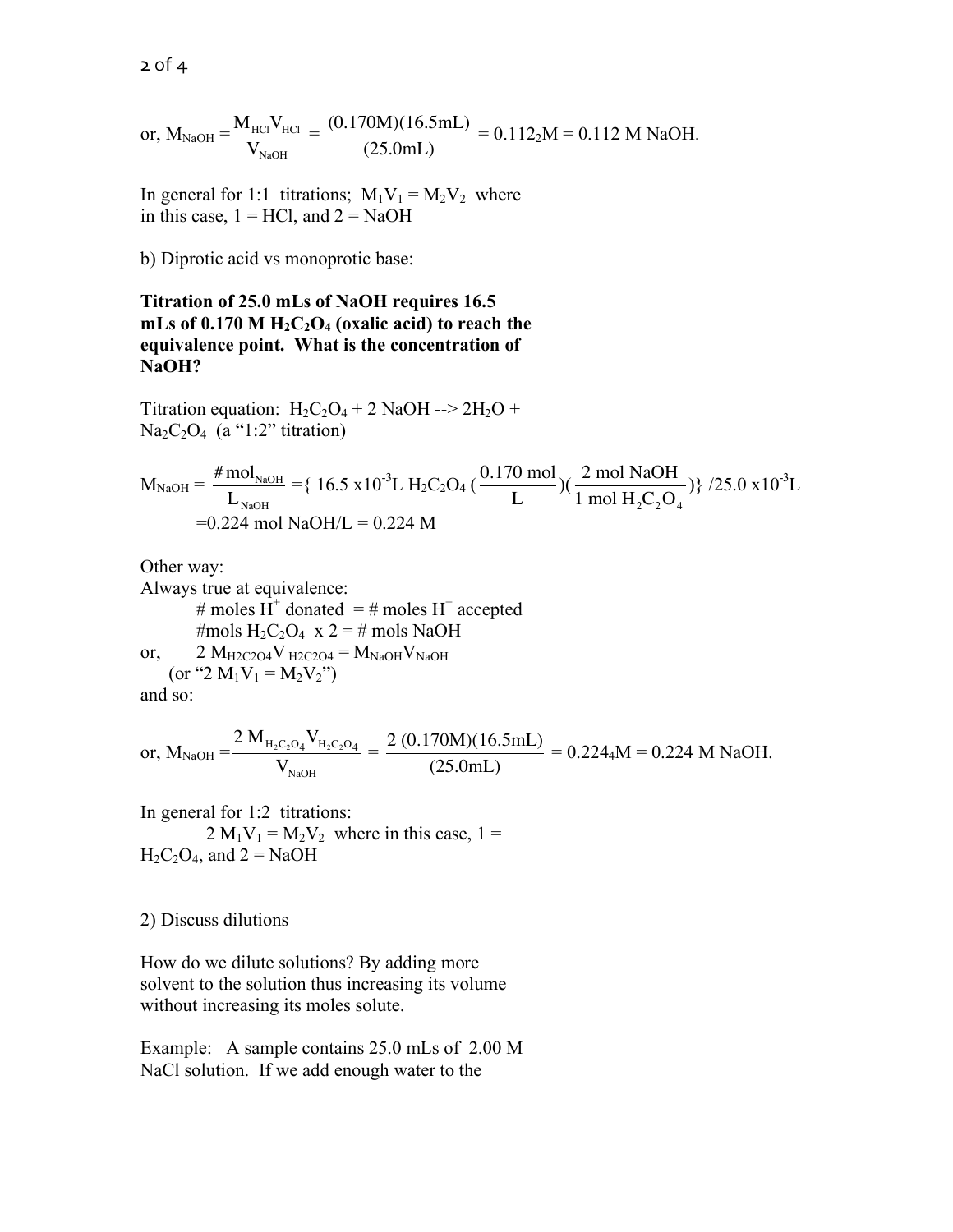solution to make its final volume 100. mLs, what is the new concentration of NaCl?

# moles initially  $=$  # moles after dilutions (recall that  $\#$  moles = n =MV)

 $M_{initial}V_{initial} = M_{final}V_{final}$ 

The problem asks for  $M_{final}$ :

 $M_{final} = M_{initial}V_{initial} / V_{final} = (2.00M)(25.0)/(100.)$  $= 0.500M$ 

Note:  $M_1V_1 = M_2V_2$ ; so  $M_2 = M_1V_1 / V_2 = M_1$  $(V_1/V_2)$ We speak of  $V_1/V_2$  as the "dilution factor". In this case  $25/100 = 0.25 =$  dilution factor. Remember that it is easier to dilute a sample than to concentrate it!

3) Review the concept of bronsted lowry definition of acid and base:

acid= proton donor

base = proton acceptor

 $H<sub>2</sub>CO<sub>3</sub>$  is an acid because it can do this:

 $H_2CO_3 + OH^-$  - - >  $HCO_3 + H_2O$ 

We say that  $HCO<sub>3</sub>$  is the conjugate base of  $H<sub>2</sub>CO<sub>3</sub>$ 

And  $H_2CO_3$  is the conjugate acid of  $HCO_3^-$ 

OK??

Is  $HCO<sub>3</sub>$  an acid or a base??

Both! Depends on the reaction!